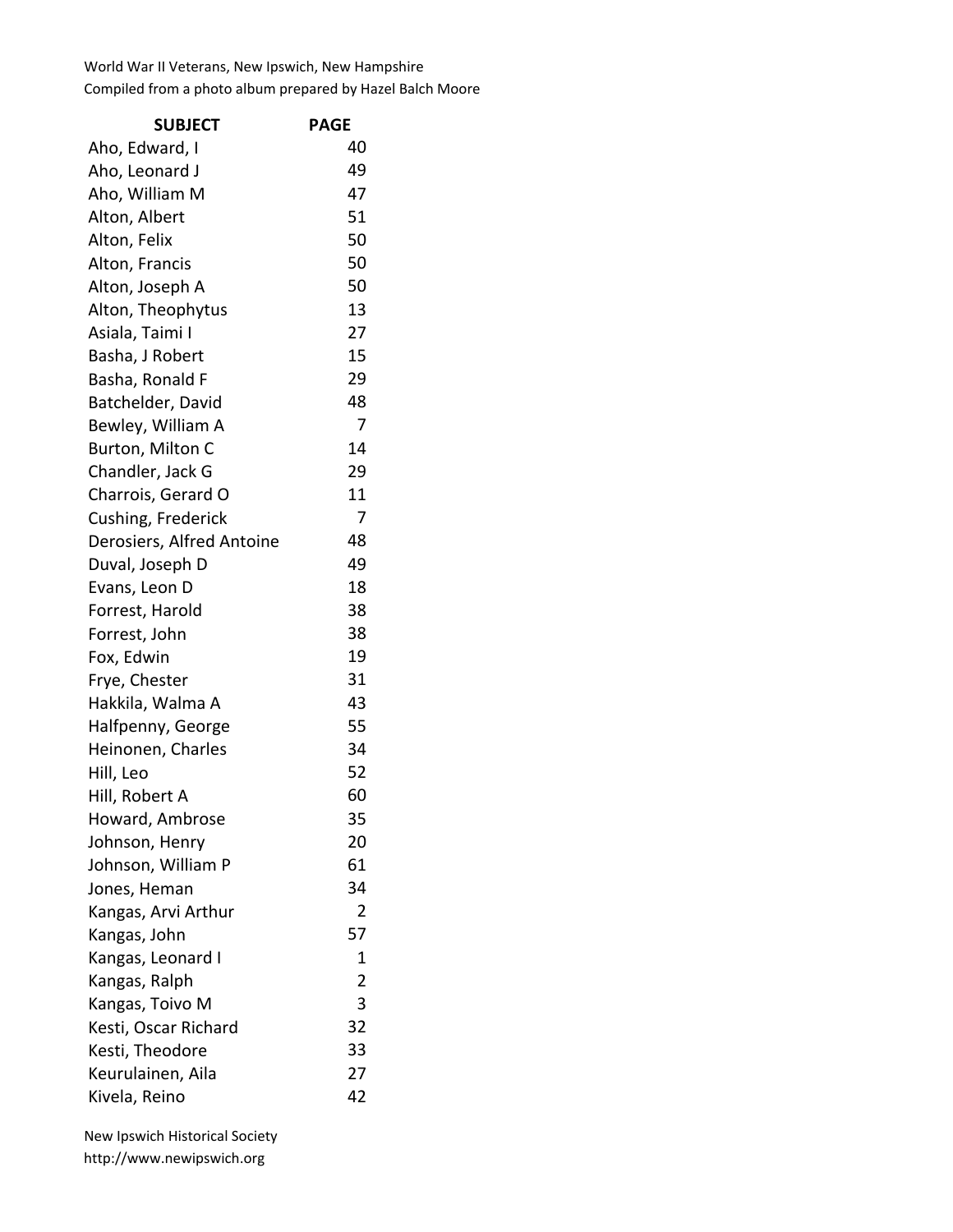## World War II Veterans, New Ipswich, New Hampshire Compiled from a photo album prepared by Hazel Balch Moore

| <b>SUBJECT</b>          | <b>PAGE</b> |
|-------------------------|-------------|
| Kivela, Reino           | 42          |
| Kivela, Sulo            | 23          |
| Koivula, Andrew         | 37          |
| Koivula, Iver           | 36          |
| Koivula, Urho           | 36          |
| Koivula, Urho           | 60          |
| Kolapakka, John         | 50          |
| Kolapakka, Richard A    | 6           |
| Kontio, Waino           | 55          |
| Korpi, Verner I         | 39          |
| Koski, Charles Victor   | 13          |
| Koski, Harvey           | 15          |
| Koski, Toivo            | 58          |
| Krook, Paul             | 24          |
| Lecolst, Harry W        | 30          |
| Leel, George            | 56          |
| Leger, Francis J        | 53          |
| Lehtola, Ahti           | 42          |
| Lehtola, Atso O         | 12          |
| Lehtonen, Aarne         | 45          |
| Lehtonen, Albert J      | 54          |
| Lehtonen, Eino          | 45          |
| Lehtonen, Henry         | 44          |
| Lehtonen, Leo           | 45          |
| Lehtonen, Lillian E     | 43          |
| Lehtonen, Walter        | 44          |
| Madison, Ernest         | 9           |
| Madison, Eugene W       | 8           |
| Madison, Toivo O        | 8           |
| Maki, Bruno             | 5           |
| Maki, Walter            | 5           |
| Marjoinaa, Henry        | 60          |
| Martin, Adelard         | 26          |
| Maynard, Charles Taylor | 28          |
| Maynard, Constance      | 54          |
| Maynard, Taylor         | 54          |
| Nelson, Leo             | 56          |
| Niskala, Veikko         | 33          |
| Paananen, Waino         | 6           |
| Page, Lee               | 4           |
| Pajari, Anselm          | 20          |
| Pillsbury, Robert A     | 52          |

New Ipswich Historical Society http://www.newipswich.org